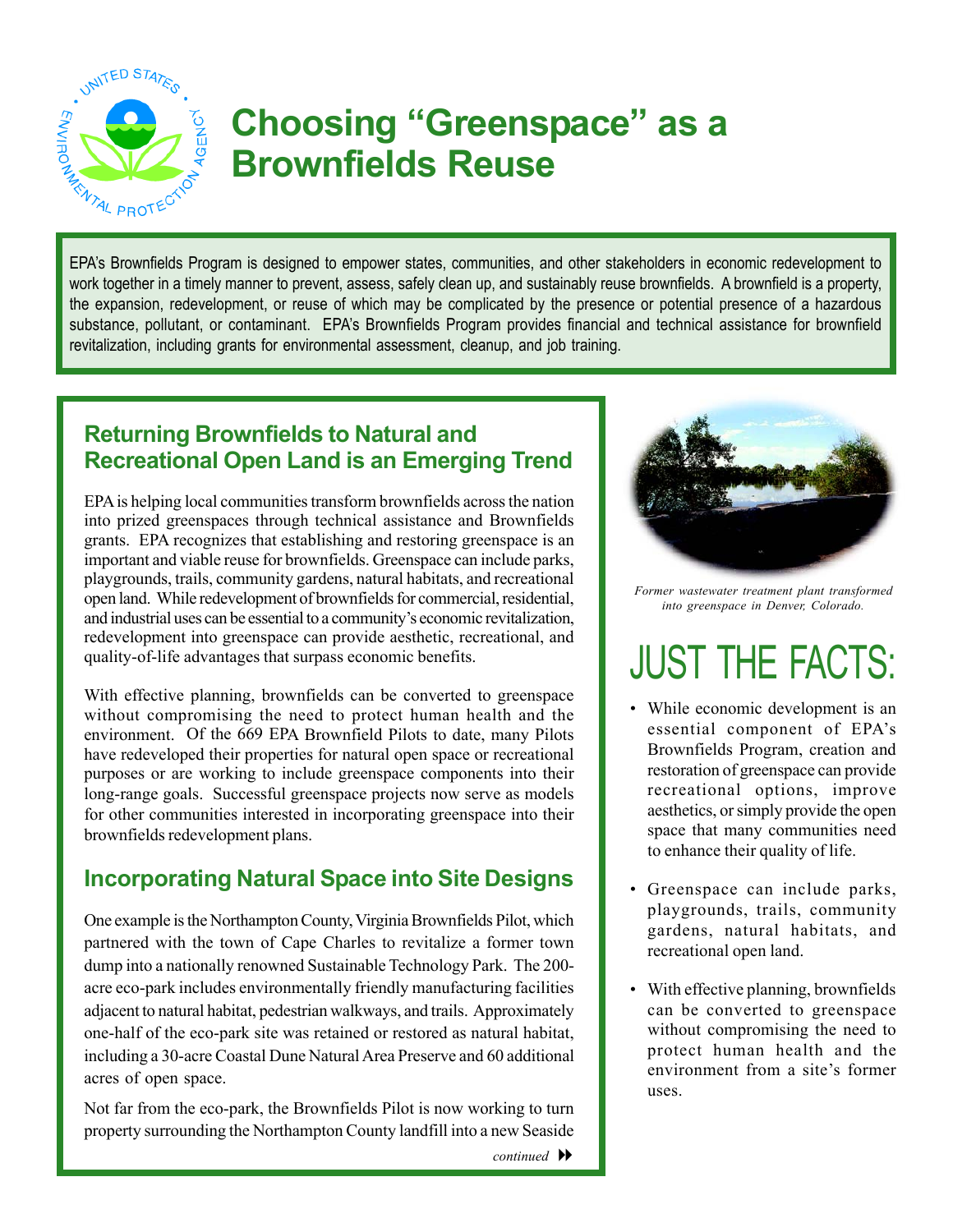Park that will feature the two-county Seaside Heritage Trail. This trail will include more than 12,000 feet of paths, with interpretive signage introducing visitors to the four major habitats on site: a freshwater pond, grasslands, a maritime forest, and saline seaside marshes of the Atlantic Ocean. On the coast and protected by barrier islands, the Seaside Park will provide much-needed recreational and social opportunities within its core area, and ecotourism opportunities on its more remote locations. Working with the Virginia Department of Conservation and Recreation, Northampton County's plans for the Seaside Park include ball fields, a horseshoe pit, volleyball courts, and other sport facilities. The park's developers will also partner with the local school system to provide "outdoor classrooms" for students to learn about their regional habitat. Currently, the park is planned to open in 2005.

# **Recreational Reuses that Benefit the Local Community**

The St. Louis County, Missouri Brownfields Pilot partnered with the City of Wellston to bring much-needed greenspace and recreational facilities to families in the growing community. A former parking lot was chosen to be the site of the new Wellston Neighborhood Park. When complete, the 2.5-acre park will feature a new ball field, a playground area, a basketball court, a concession stand and restrooms, and walking paths. The park will be located in a neighborhood where Habitat for Humanity of St. Louis and a local developer have built 37 new homes, with plans to construct an additional thirteen. EPA Brownfields Assessment Pilot funds played a role in preparing these sites for eventual use by Habitat for Humanity of St. Louis.

Brownfields redevelopment plays a crucial role in preserving undeveloped "greenfields" and reducing associated environmental impacts related to urban sprawl. An estimated 4.5 acres of greenfields are preserved for every one acre of brownfields redeveloped.

In Portland, Oregon, EPA's Brownfields Program assisted a communityled grassroots effort to clean up the site of a former creamery and

convert it into a community park. Eight years after the closing of Senn's Dairy, the community began envisioning the abandoned property as future greenspace. Working with the Portland Brownfields Showcase Community awarded by EPA and the Brownfields National Partnership to leverage support, the community launched a neighborhood effort to construct the park. A private developer donated the environmental assessment and cleanup work necessary to prepare the site for redevelopment. Local high school students and AmeriCorps volunteers helped landscape the property, while neighborhood residents assisted with the park's design. Although the park's development is still in progress, the project is expected to become a model for future open space redevelopment efforts in the area.



*Volunteers help with landscaping at a new community park in Portland, Oregon.* 

In Bridgeport, Connecticut, the Park City Brownfields Redevelopment Partnership was awarded an EPA New England Environmental Merit Award in May 2002, for its work to restore the sites of a former metal extrusion company and an engraving/printing business for recreational reuse. One of the largest community-based projects in the country, this project involved a partnership among Bridgeport's EPA Brownfields Pilot, the state, the city, and community groups to expand a six-acre park to ten acres by revitalizing two adjacent brownfields properties. With few existing recreational options in the impoverished surrounding neighborhood, the expanded park has significantly enhanced the community's quality of life.

*continued* 

*Brownfields Success Story Solid Waste October 2003 EPA-500-F-03-248 and Emergency Response (5105) www.epa.gov/brownfields/*